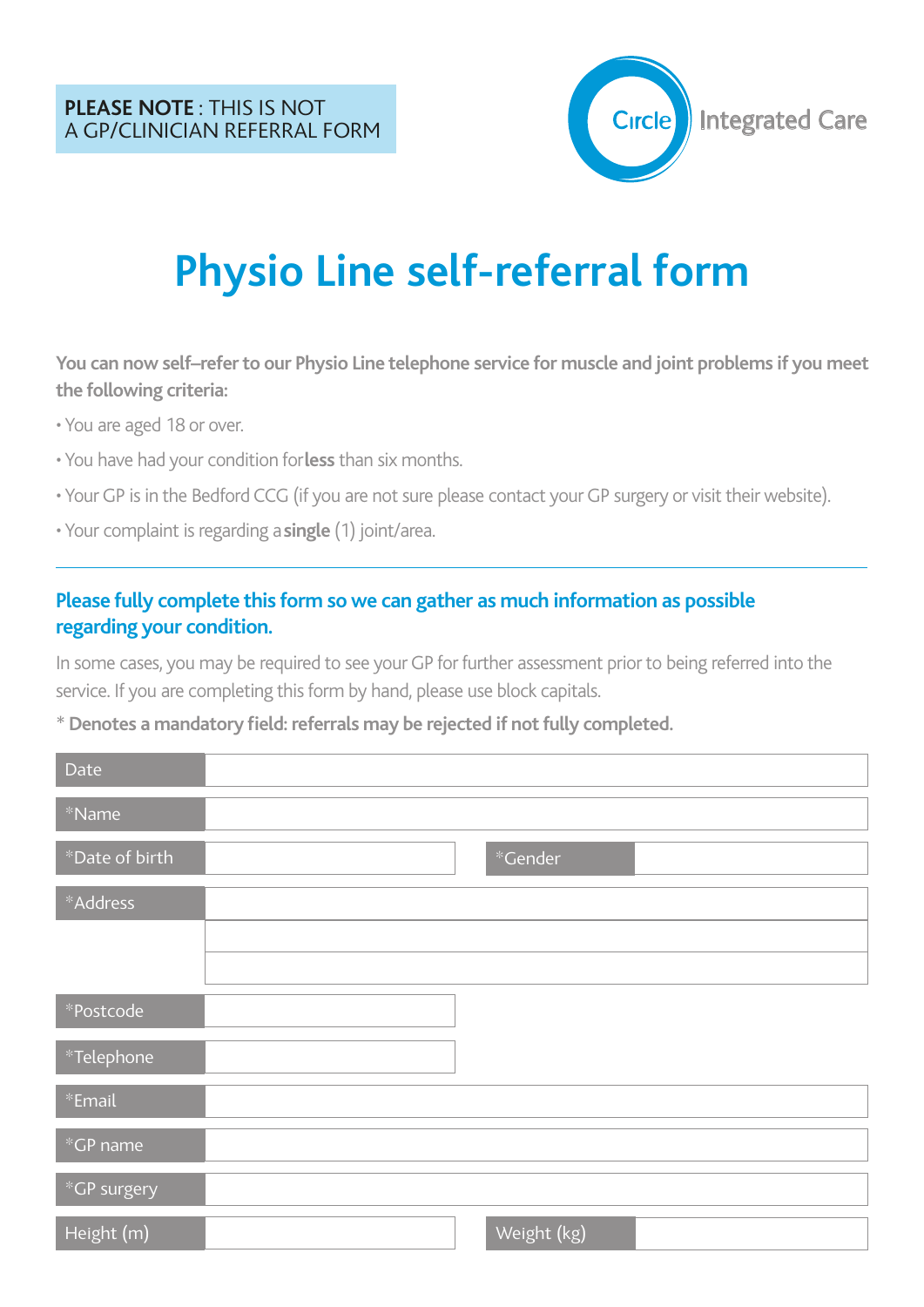

### **Click to shade in the area where you experience your symptoms on the body chart.**



**Please give a brief description of your problem and why you feel you need physiotherapy (please note this must be a single joint/area only).**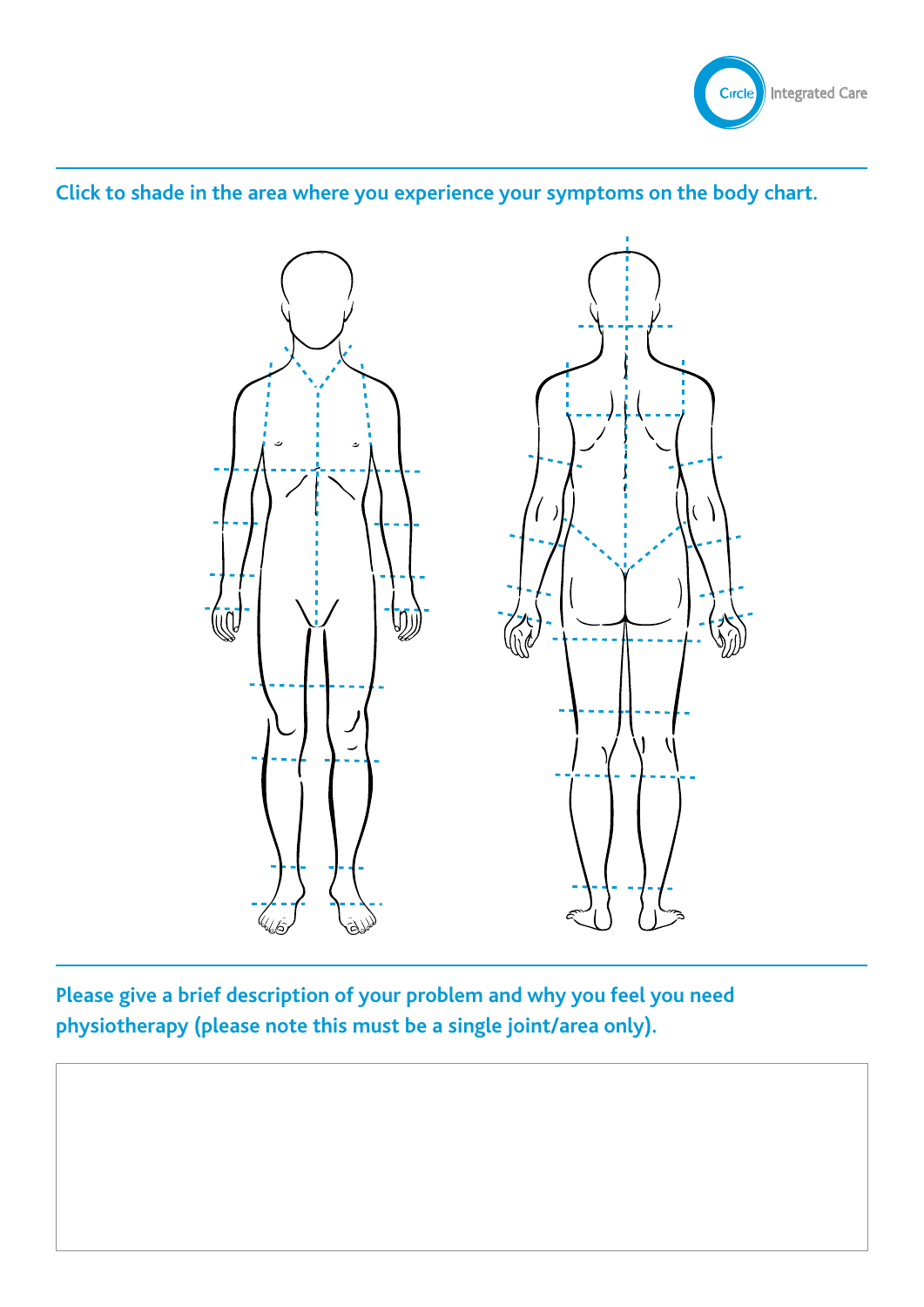

## **Please complete the following questions regarding your current problem and how it affects you, on average, over the course of a week.**

| Impact on daily function e.g. work,<br>caring duties, self-care                              | Mild<br>N/A<br>Moderate<br>Severe                                           |
|----------------------------------------------------------------------------------------------|-----------------------------------------------------------------------------|
| Impact on sleep                                                                              | N/A<br>Mild<br>Moderate<br>Severe                                           |
| Severity of pain (where $0 =$ no pain and<br>10 = worst pain imaginable)                     | $5 - 7$<br>N/A<br>$8 - 10$<br>$1 - 4$                                       |
| Please indicate how much pain relief medication<br>you are currently taking for this problem | Maximum daily dose<br>None<br>Some                                          |
| Please write the names of any<br>medications you are currently taking                        |                                                                             |
| How long have you had this problem?                                                          | Less than<br>Between 6 weeks<br>Over<br>6 weeks<br>and 6 months<br>6 months |
| Did your problem start as a result<br>of an injury?                                          | Yes<br>No                                                                   |
| Are your symptoms worsening?                                                                 | Yes<br>No                                                                   |
| Do you have any other significant medical/<br>health problems, e.g. cancer, heart problems?  | Yes<br>No                                                                   |
| If yes, please give details:                                                                 |                                                                             |
| Have you had physiotherapy for this<br>problem before?                                       | Yes<br>No                                                                   |
| If yes, how long ago?                                                                        |                                                                             |